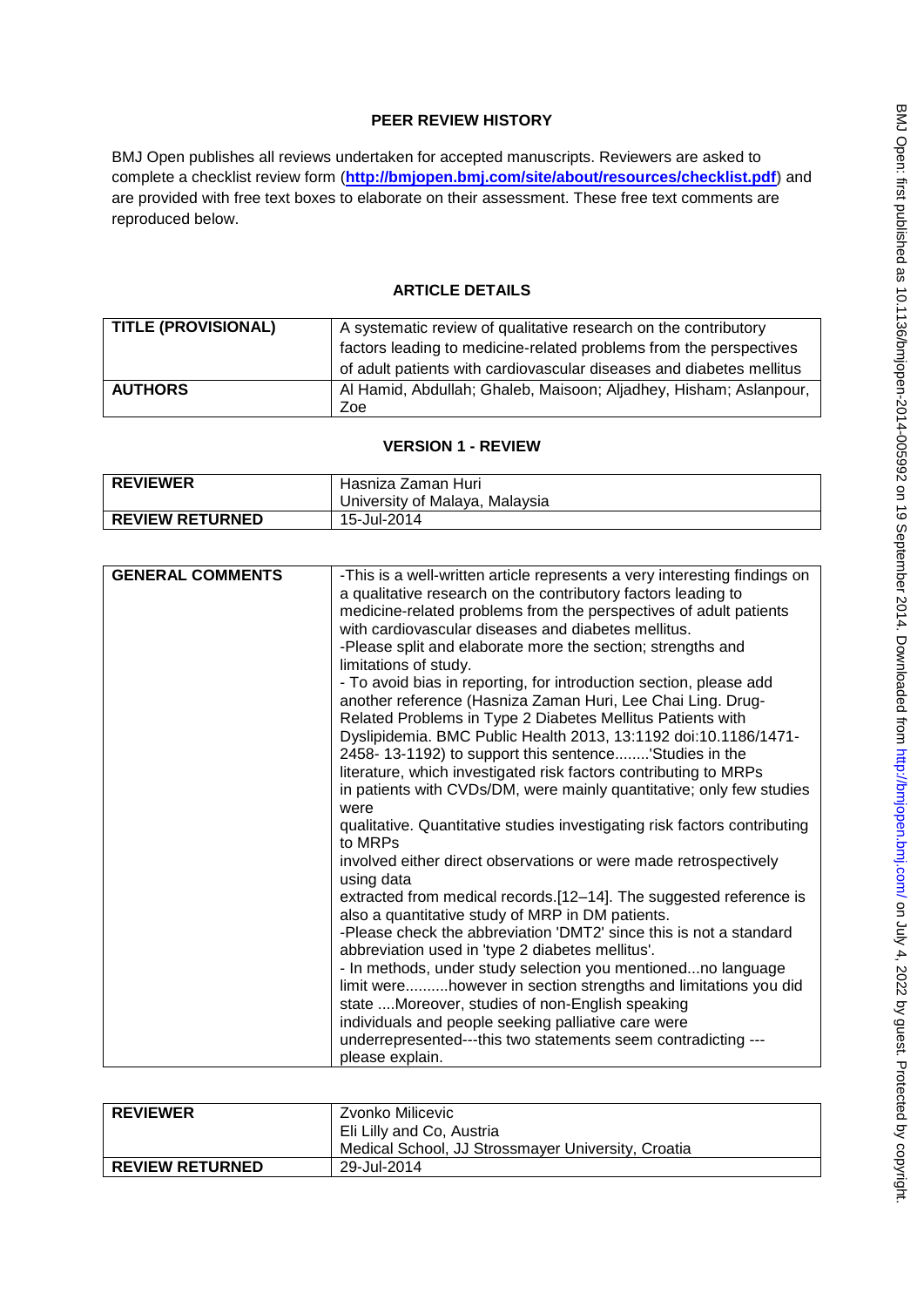| this issues is addressed to a very limited extent;<br>4. The authors should have focused on themes that have a more<br>general relevance; long listing of topics from 21 small studies with<br>significant methodological problems is very difficult for the reader to<br>understand. |
|---------------------------------------------------------------------------------------------------------------------------------------------------------------------------------------------------------------------------------------------------------------------------------------|
|---------------------------------------------------------------------------------------------------------------------------------------------------------------------------------------------------------------------------------------------------------------------------------------|

### **VERSION 1 – AUTHOR RESPONSE**

Reviewer 1 comments:

1. Please split and elaborate more the section; strengths and limitations of study. The strength and limitation section was split and justified to five main points.

2. To avoid bias in reporting, for introduction section, please add another reference [1] to support this sentence........'Studies in the literature, which investigated risk factors contributing to MRPs in patients with CVDs/DM, were mainly quantitative; only few studies were qualitative. Quantitative studies investigating risk factors contributing[2] to MRPs involved either direct observations or were made retrospectively using data extracted from medical records [12–14]. The suggested reference is also a quantitative study of MRP in DM patients.

Reference added (number 13 in new reference list).

3. Please check the abbreviation 'DMT2' since this is not a standard abbreviation used in 'type 2 diabetes mellitus'.

Abbreviations of DMT2 was changed to type 2 DM.

4. In methods, under study selection you mentioned...no language limit were..........however in section strengths and limitations you did state ....Moreover, studies of non-English speaking individuals and people seeking palliative care were underrepresented---this two statements seem contradicting -- please explain.

When the search was performed there was no exclusion to any of the languages. However, the search results did not yield any non-English studies. This has been clarified in the study selection part and in the strengths and limitation section.

Reviewer 2 comments:

1. There is a huge heterogeneity across the publications included; this issues is addressed to a very limited extent

Heterogeneity across studies in systematic reviews is inevitable; this was the main reason for using narrative synthesis approach to extract information from studies. It is very well known that the process of narrative synthesis considers thoroughly combining ideas from different sources to build a valid theme when there is considerable heterogeneity among studies. In addition, recurrent themes/subthemes that emerged from the included studies emphasised on the low effect of methodological heterogeneity on the findings (Table 2).

2. The authors should have focused on themes that have a more general relevance; long listing of topics from 21 small studies with significant methodological problems is very difficult for the reader to understand.

The results of this review yielded three major themes (patient-, condition- and medicine-related